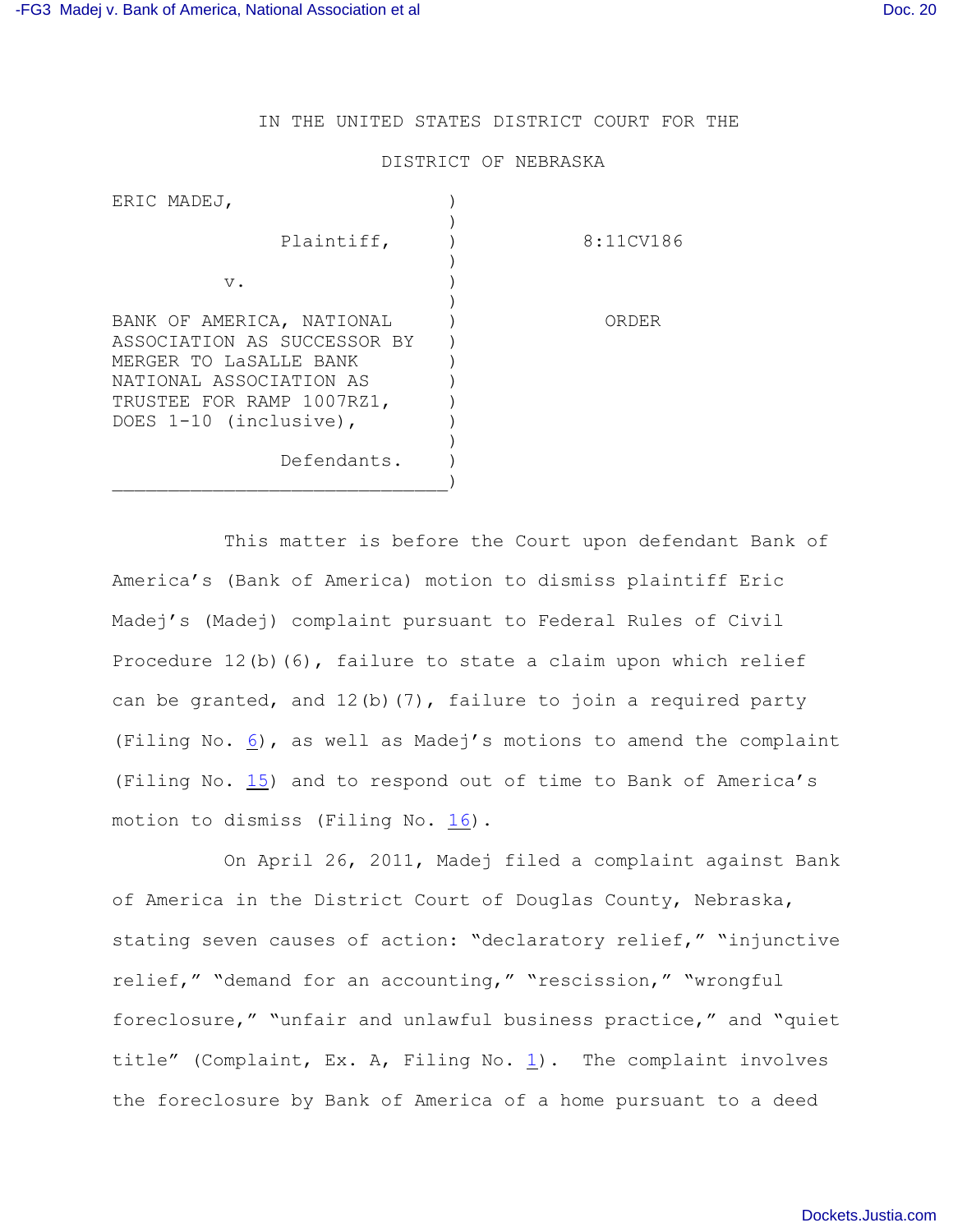of trust in the names of Madej and his wife, Jodi Madej (*Id.* at 24). Jodi Madej was not included as a party to the complaint.

On May 25, 2011, Bank of America removed the action to the United States District Court for the District of Nebraska (Filing No. [1](http://ecf.ned.uscourts.gov/doc1/11302276774)). After being granted an extension of time to answer, Bank of America filed a motion to dismiss on June 9, 2011 (Filing No. [6](http://ecf.ned.uscourts.gov/doc1/11302287945)).

As noted by Bank of America in its reply brief of July 13, 2011 (Filing No. [10](http://ecf.ned.uscourts.gov/doc1/11302308541)), Madej did not file a brief in opposition to Bank of America's motion to dismiss.

On July 28, 2011, Madej filed a motion to amend his complaint to join an essential party, Jodi Madej (Filing No. [15](http://ecf.ned.uscourts.gov/doc1/11302320308)). The motion to amend does not attach "an unsigned copy of the proposed amended pleading that clearly identifies the proposed amendments." NECivR 15.1(a). However, also on July 28, 2011, Madej filed a motion to "repond out of time" [sic] to Bank of America's motion to dismiss (Filing No. [16](http://ecf.ned.uscourts.gov/doc1/11302320311)). In that motion, Madej states that he intends to amend his complaint to remove "points 3-7 that were raised in Defendant's Motion to Dismiss," meaning, apparently, the last five causes of action in the complaint (Filing No. [16](http://ecf.ned.uscourts.gov/doc1/11302320311), at 1). Madej states, "These points were only put in the original complaint as a reference, not as the primary issues of law to be determined by the Court" (Filing No. [16](http://ecf.ned.uscourts.gov/doc1/11302320311), at 1).

-2-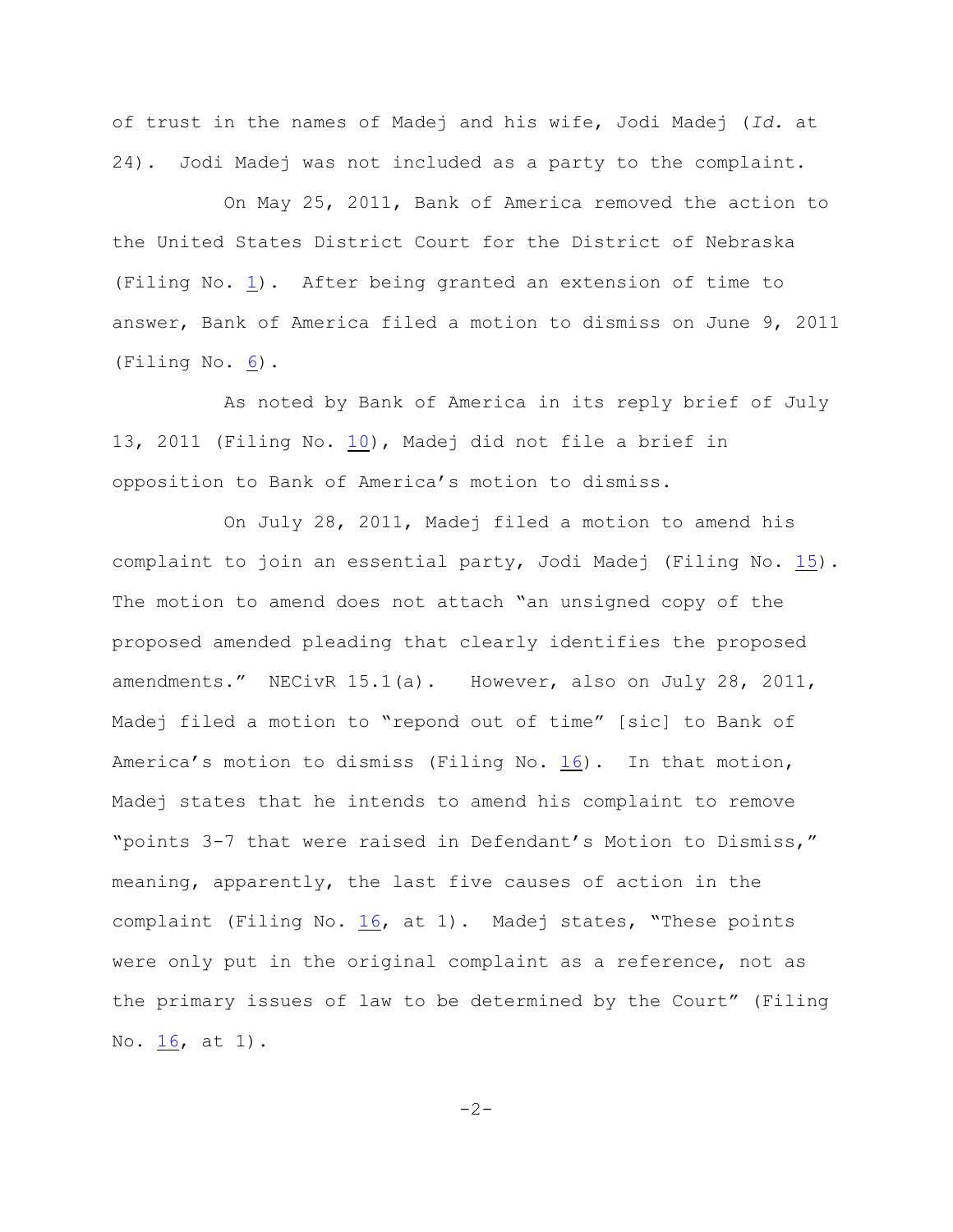Bank of America filed a brief in opposition to Madej's motion to amend (Filing No.  $18$ ). Bank of America opposes Madej's motion because it "is untimely, and does not comply with the local rules" (Filing No. [18](http://ecf.ned.uscourts.gov/doc1/11302322784), at 1).

Leave to amend should be freely given "when justice so requires." Fed. R. Civ. P. 15(a)(2). "There is no absolute right to amend." *Becker v. Univ. of Neb. at Omaha,* 191 F.3d 904, 908 (8th Cir. 1999). "A denial of leave to amend may be justified by undue delay, bad faith on the part of the moving party, futility of the amendment or unfair prejudice to the opposing party." *Amrine v. Brooks*, 522 F.3d 823, 833 (8th Cir. 2008). "Likelihood of success on the new claim or defenses is not a consideration for denying leave to amend unless the claim is clearly frivolous." *Becker,* 191 F.3d at 908.

The Court notes that in addition to adding a required party, plaintiff's amended complaint will simplify the case considerably by removing five of the seven causes of action. Accordingly,

IT IS ORDERED:

1) Plaintiff shall have until October 4, 2011, to file an amended complaint as described in his motion to amend (Filing No. [15](http://ecf.ned.uscourts.gov/doc1/11302320308)) and motion to respond (Filing No. [16](http://ecf.ned.uscourts.gov/doc1/11302320311)).

2) Defendant's motion to dismiss (Filing No. [6](http://ecf.ned.uscourts.gov/doc1/11302287945)) is denied as moot.

-3-